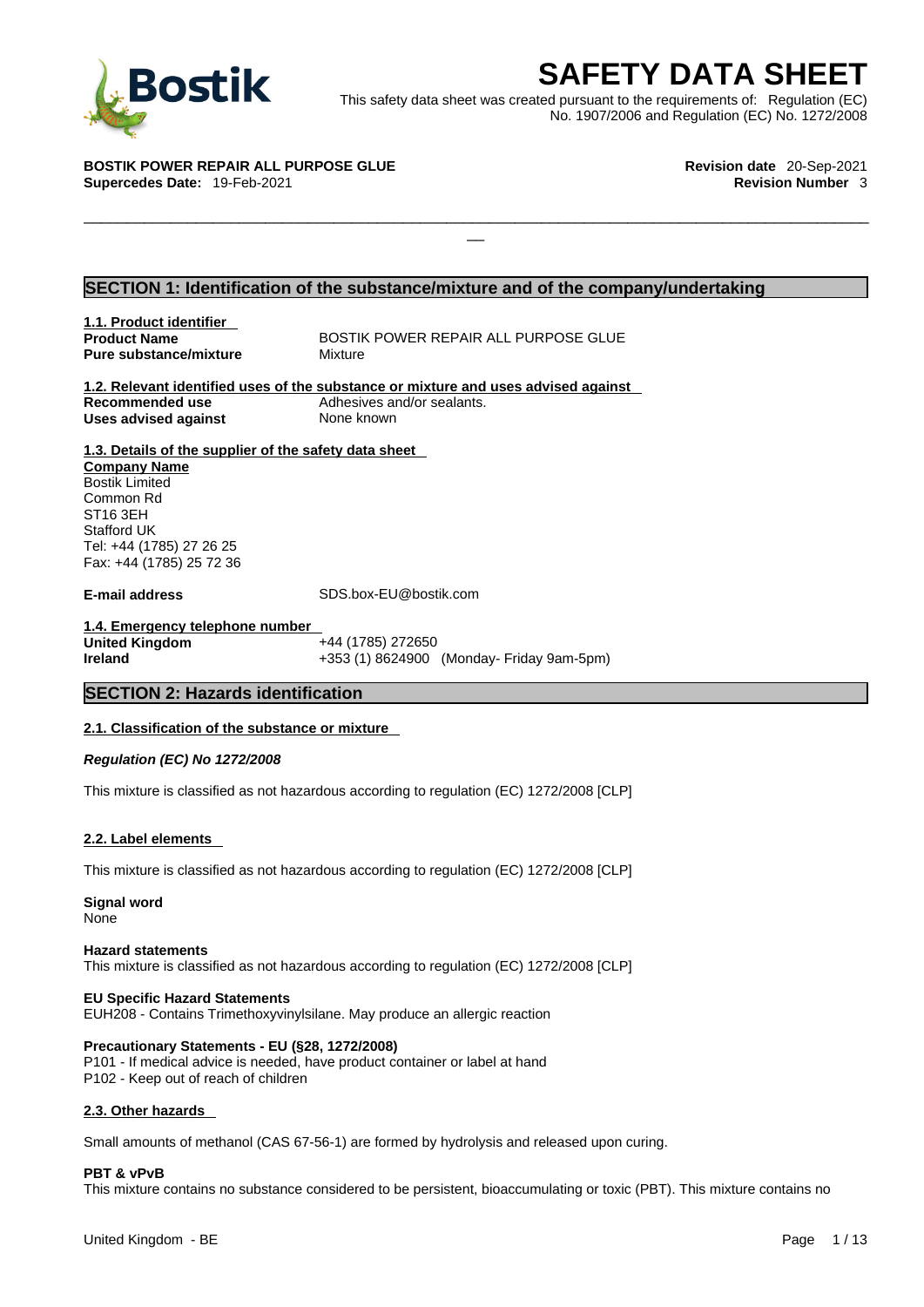\_\_\_\_\_\_\_\_\_\_\_\_\_\_\_\_\_\_\_\_\_\_\_\_\_\_\_\_\_\_\_\_\_\_\_\_\_\_\_\_\_\_\_\_\_\_\_\_\_\_\_\_\_\_\_\_\_\_\_\_\_\_\_\_\_\_\_\_\_\_\_\_\_\_\_\_\_\_\_\_\_\_\_\_\_\_\_\_\_\_\_

# \_\_ **BOSTIK POWER REPAIR ALL PURPOSE GLUE Revision date** 20-Sep-2021

substance considered to be very persistent nor very bioaccumulating (vPvB).

### **SECTION 3: Composition/information on ingredients**

### **3.1 Substances**

Not applicable

### **3.2 Mixtures**

| <b>Chemical name</b>                             | <b>EC No</b> | <b>CAS No</b> | Weight-%  | <b>Classification</b><br>according to<br><b>Regulation (EC)</b><br>No. 1272/2008<br><b>[CLP]</b>               | <b>Specific</b><br>concentration limit<br>(SCL) | <b>REACH</b><br>registration<br>number |
|--------------------------------------------------|--------------|---------------|-----------|----------------------------------------------------------------------------------------------------------------|-------------------------------------------------|----------------------------------------|
| 3,3'-[Methylenebis(oxym]<br>ethylene)]bisheptane | 244-815-1    | 22174-70-5    | $5 - 10$  | Aquatic Chronic<br>4 (H413)                                                                                    |                                                 | 01-2119969504-<br>29-XXXX              |
| Trimethoxyvinylsilane                            | 220-449-8    | 2768-02-7     | $1 - 3$   | Skin Sens. 1B<br>(H317)<br>Acute Tox. 4<br>(H332)<br>Flam. Liq. 3<br>(H226)                                    |                                                 | 01-2119513215-<br>52-XXXX              |
| Dioctyltin oxide                                 | 212-791-1    | 870-08-6      | $1 - 2.5$ | STOT SE 2<br>(H371)                                                                                            |                                                 | 01-2119971268-<br>$27 - XXXX$          |
| Ethyl silicate                                   | 201-083-8    | 78-10-4       | $0.1 - 1$ | Acute Tox. 4<br>(H332)<br>Eye Irrit. 2<br>(H319)<br>STOT SE 3<br>(H335)<br>Flam. Liq. 3<br>(H <sub>226</sub> ) |                                                 | 01-2119496195-<br>$28 - XXXX$          |

### **Full text of H- and EUH-phrases: see section 16**

This product does not contain candidate substances of very high concern at a concentration >=0.1% (Regulation (EC) No. 1907/2006 (REACH), Article 59)

### **SECTION 4: First aid measures**

### **4.1. Description of first aid measures**

| <b>General advice</b> | Show this safety data sheet to the doctor in attendance. If medical advice is needed,<br>have product container or label at hand.                               |
|-----------------------|-----------------------------------------------------------------------------------------------------------------------------------------------------------------|
| <b>Inhalation</b>     | Remove to fresh air. If symptoms persist, call a doctor.                                                                                                        |
| Eye contact           | Rinse immediately with plenty of water, also under the eyelids, for at least 15 minutes.<br>Remove contact lenses, if present and easy to do. Continue rinsing. |
| <b>Skin contact</b>   | Wash skin with soap and water. In the case of skin irritation or allergic reactions see a<br>doctor.                                                            |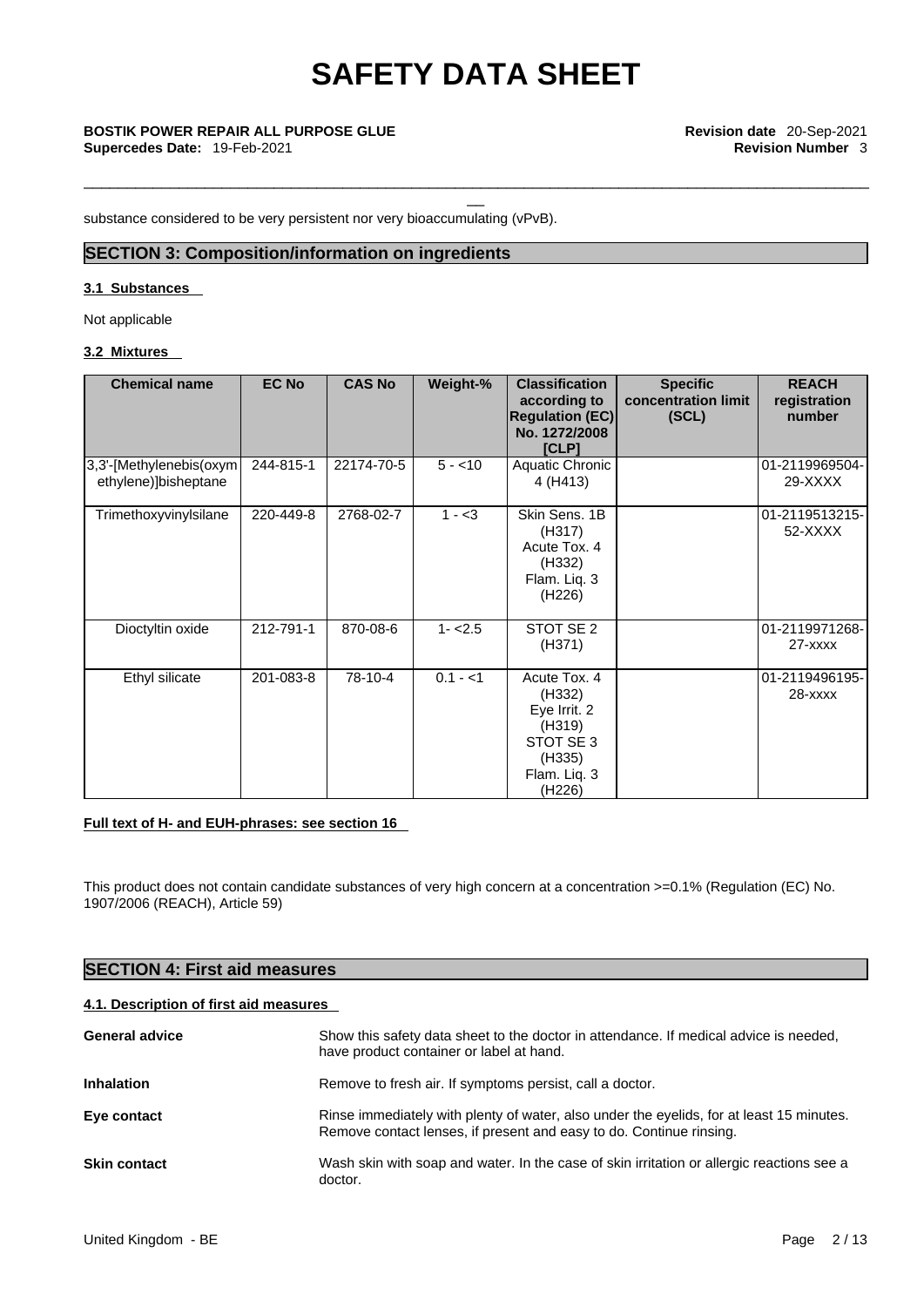**Supercedes Date:** 19-Feb-2021 **Revision Number** 3

| <b>BOSTIK POWER REPAIR ALL PURPOSE GLUE</b><br>Supercedes Date: 19-Feb-2021 | Revision date 20-Sep-2021<br><b>Revision Number 3</b>                                                                                                                                  |  |
|-----------------------------------------------------------------------------|----------------------------------------------------------------------------------------------------------------------------------------------------------------------------------------|--|
| Ingestion                                                                   | Call a doctor immediately. Rinse mouth thoroughly with water. Never give anything by<br>mouth to an unconscious person. Small amounts of toxic methanol are released by<br>hydrolysis. |  |
| 4.2. Most important symptoms and effects, both acute and delayed            |                                                                                                                                                                                        |  |
| <b>Symptoms</b>                                                             | None known.                                                                                                                                                                            |  |
|                                                                             | 4.3. Indication of any immediate medical attention and special treatment needed                                                                                                        |  |
| <b>Note to doctors</b>                                                      | Treat symptomatically. Small amounts of methanol (CAS 67-56-1) are formed by<br>hydrolysis and released upon curing.                                                                   |  |
| <b>SECTION 5: Firefighting measures</b>                                     |                                                                                                                                                                                        |  |
| 5.1. Extinguishing media                                                    |                                                                                                                                                                                        |  |
| <b>Suitable Extinguishing Media</b>                                         | Water spray, carbon dioxide (CO2), dry chemical, alcohol-resistant foam.                                                                                                               |  |
| Unsuitable extinguishing media                                              | Full water jet.                                                                                                                                                                        |  |
| 5.2. Special hazards arising from the substance or mixture                  |                                                                                                                                                                                        |  |
| Specific hazards arising from the<br>chemical                               | Thermal decomposition can lead to release of irritating gases and vapours.                                                                                                             |  |
| <b>Hazardous combustion products</b>                                        | Carbon oxides. Carbon monoxide. Carbon dioxide (CO2). Nitrogen oxides (NOx). Silicon<br>dioxide.                                                                                       |  |
| 5.3. Advice for firefighters                                                |                                                                                                                                                                                        |  |
| precautions for fire-fighters                                               | Special protective equipment and Wear self contained breathing apparatus for fire fighting if necessary.                                                                               |  |
| <b>SECTION 6: Accidental release measures</b>                               |                                                                                                                                                                                        |  |
|                                                                             | 6.1. Personal precautions, protective equipment and emergency procedures                                                                                                               |  |
| <b>Personal precautions</b>                                                 | Use personal protective equipment as required. Ensure adequate ventilation. Do not get<br>in eyes, on skin, or on clothing.                                                            |  |
| For emergency responders                                                    | Use personal protection recommended in Section 8.                                                                                                                                      |  |
| 6.2. Environmental precautions                                              |                                                                                                                                                                                        |  |
| <b>Environmental precautions</b>                                            | Prevent product from entering drains. Do not allow to enter into soil/subsoil. See Section<br>12 for additional Ecological Information.                                                |  |
| 6.3. Methods and material for containment and cleaning up                   |                                                                                                                                                                                        |  |
| <b>Methods for containment</b>                                              | Prevent further leakage or spillage if safe to do so.                                                                                                                                  |  |
| Methods for cleaning up                                                     | Take up mechanically, placing in appropriate containers for disposal.                                                                                                                  |  |
| Prevention of secondary hazards                                             | Clean contaminated objects and areas thoroughly observing environmental regulations.                                                                                                   |  |
| 6.4. Reference to other sections                                            |                                                                                                                                                                                        |  |
| <b>Reference to other sections</b>                                          | See section 8 for more information. See section 13 for more information.                                                                                                               |  |
| <b>SECTION 7: Handling and storage</b>                                      |                                                                                                                                                                                        |  |

### **SECTION 7: Handling and storage**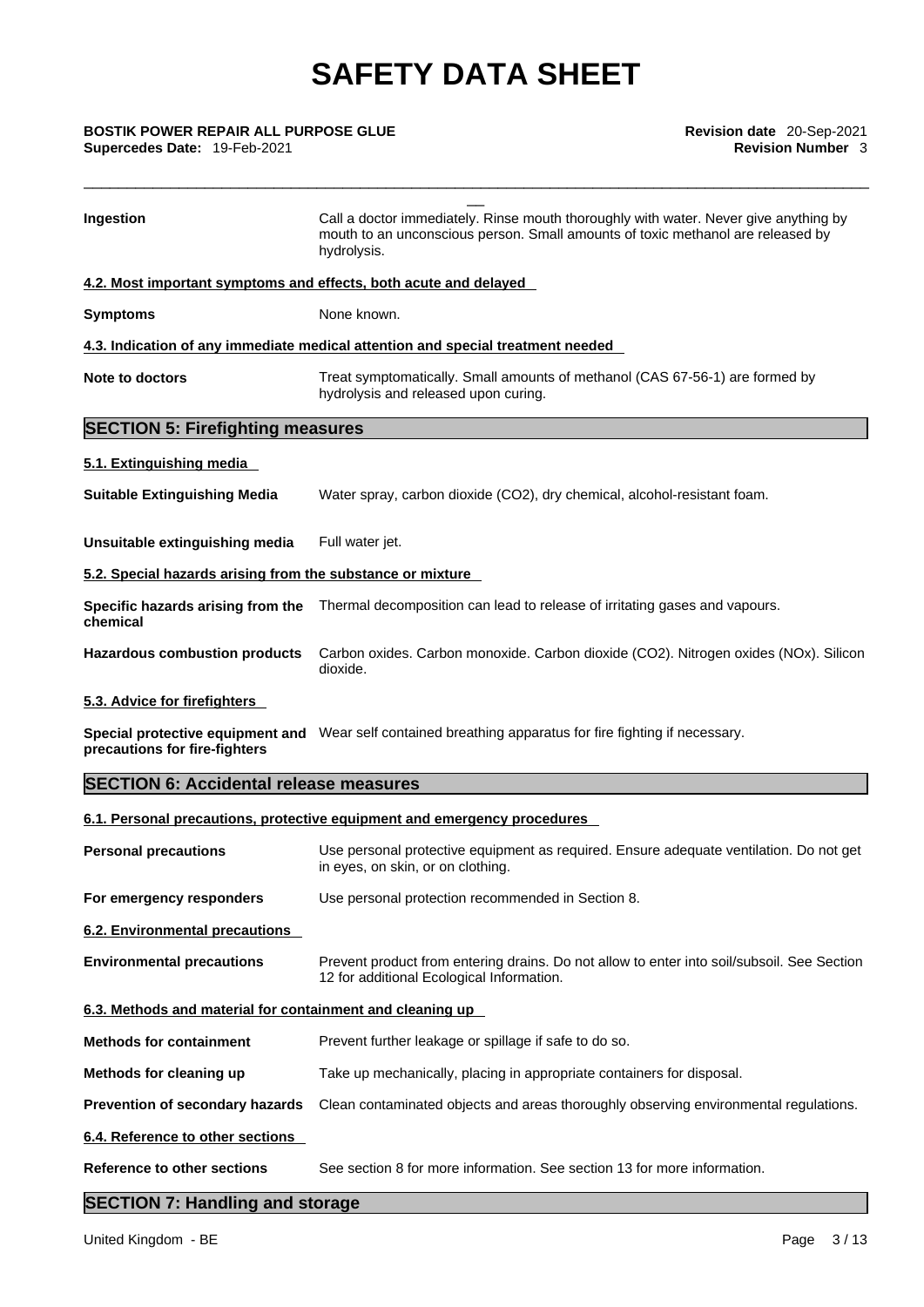\_\_\_\_\_\_\_\_\_\_\_\_\_\_\_\_\_\_\_\_\_\_\_\_\_\_\_\_\_\_\_\_\_\_\_\_\_\_\_\_\_\_\_\_\_\_\_\_\_\_\_\_\_\_\_\_\_\_\_\_\_\_\_\_\_\_\_\_\_\_\_\_\_\_\_\_\_\_\_\_\_\_\_\_\_\_\_\_\_\_\_

\_\_ **BOSTIK POWER REPAIR ALL PURPOSE GLUE Revision date** 20-Sep-2021 **Supercedes Date:** 19-Feb-2021 **Revision Number 3** 

| 7.1. Precautions for safe handling                                |                                                                                                           |
|-------------------------------------------------------------------|-----------------------------------------------------------------------------------------------------------|
| Advice on safe handling                                           | Ensure adequate ventilation.                                                                              |
| <b>General hygiene considerations</b>                             | Do not eat, drink or smoke when using this product. Wash hands before breaks and after<br>work.           |
| 7.2. Conditions for safe storage, including any incompatibilities |                                                                                                           |
| <b>Storage Conditions</b>                                         | Protect from moisture. Keep away from food, drink and animal feedingstuffs. Keep from<br>freezing.        |
| Recommended storage<br>temperature                                | Keep at temperatures between 10 and 35 °C. Do not freeze. Keep at temperatures<br>between 2 and 10 $°C$ . |
| 7.3. Specific end use(s)                                          |                                                                                                           |
| Specific use(s)<br>Adhesives and/or sealants.                     |                                                                                                           |
|                                                                   | Risk Management Methods (RMM) The information required is contained in this Safety Data Sheet.            |
| <b>Other information</b>                                          | Observe technical data sheet.                                                                             |
|                                                                   |                                                                                                           |

### **SECTION 8: Exposure controls/personal protection**

### **8.1. Control parameters**

**Exposure Limits** Small amounts of methanol (CAS 67-56-1) are formed by hydrolysis and released upon curing

| <b>Chemical name</b> | <b>European Union</b>     | <b>United Kingdom</b>        |
|----------------------|---------------------------|------------------------------|
| Methyl alcohol       | TWA: 200 ppm              | TWA: 200 ppm                 |
| 67-56-1              | TWA: $260 \text{ mg/m}^3$ | TWA: $266$ mg/m <sup>3</sup> |
|                      |                           | STEL: 250 ppm                |
|                      |                           | STEL: $333 \text{ mg/m}^3$   |
|                      |                           | Sk'                          |
| Dioctyltin oxide     |                           | TWA: $0.1 \text{ mg/m}^3$    |
| 870-08-6             |                           | Sk*                          |

| <b>Chemical name</b> | <b>European Union</b> | <b>Ireland</b>                        | <b>United Kinadom</b> |
|----------------------|-----------------------|---------------------------------------|-----------------------|
| Methyl alcohol       |                       | - Methanol end of<br>15 mg/L (urine - |                       |
| 67-56-1              |                       | shift)                                |                       |

### **Derived No Effect Level (DNEL)** No information available

| <b>Derived No Effect Level (DNEL)</b><br>Trimethoxyvinylsilane (2768-02-7) |            |                          |  |  |
|----------------------------------------------------------------------------|------------|--------------------------|--|--|
|                                                                            |            |                          |  |  |
| worker<br>Systemic health effects<br>Long term                             | Inhalation | $27,6$ mg/m <sup>3</sup> |  |  |
| worker<br>Systemic health effects<br>Long term                             | Dermal     | 3.9 mg/kg bw/d           |  |  |

| Dioctyltin oxide (870-08-6) |                |                         |               |
|-----------------------------|----------------|-------------------------|---------------|
| <b>Type</b>                 | Exposure route | Derived No Effect Level | Safety factor |
|                             |                | <b>IDNEL</b>            |               |
| worker                      | IDermal        | 10.05 mg/kg bw/d        |               |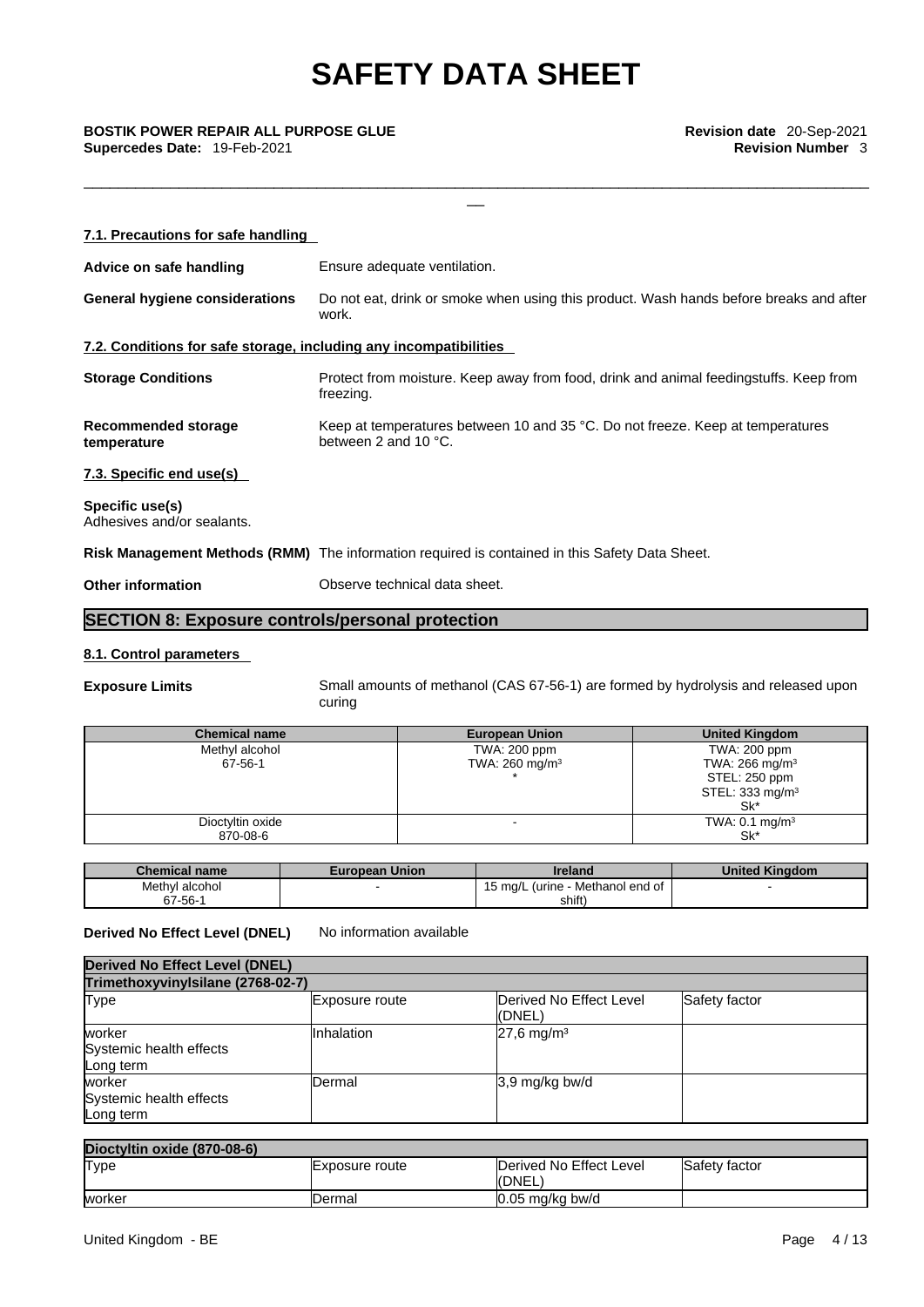# \_\_ **BOSTIK POWER REPAIR ALL PURPOSE GLUE Revision date** 20-Sep-2021 **Supercedes Date:** 19-Feb-2021 **Revision Number** 3

| Long term               |                   |                           |  |
|-------------------------|-------------------|---------------------------|--|
| Systemic health effects |                   |                           |  |
| lworker                 | <b>Inhalation</b> | $0.004$ mg/m <sup>3</sup> |  |
| Long term               |                   |                           |  |
| Systemic health effects |                   |                           |  |

\_\_\_\_\_\_\_\_\_\_\_\_\_\_\_\_\_\_\_\_\_\_\_\_\_\_\_\_\_\_\_\_\_\_\_\_\_\_\_\_\_\_\_\_\_\_\_\_\_\_\_\_\_\_\_\_\_\_\_\_\_\_\_\_\_\_\_\_\_\_\_\_\_\_\_\_\_\_\_\_\_\_\_\_\_\_\_\_\_\_\_

| Ethyl silicate (78-10-4)                        |                       |                                   |               |  |
|-------------------------------------------------|-----------------------|-----------------------------------|---------------|--|
| <b>Type</b>                                     | <b>Exposure route</b> | Derived No Effect Level<br>(DNEL) | Safety factor |  |
| worker<br>Short term<br>Systemic health effects | Dermal                | 12.1 mg/kg bw/d                   |               |  |
| worker<br>Systemic health effects<br>Long term  | Dermal                | 12.1 mg/kg bw/d                   |               |  |
| worker<br>Short term<br>Systemic health effects | Inhalation            | 85 mg/m <sup>3</sup>              |               |  |
| worker<br>Short term<br>Local health effects    | Inhalation            | 85 mg/m <sup>3</sup>              |               |  |
| worker<br>Long term<br>Systemic health effects  | Inhalation            | 85 mg/m <sup>3</sup>              |               |  |
| worker<br>Long term<br>Local health effects     | Inhalation            | 85 mg/m <sup>3</sup>              |               |  |

| <b>Derived No Effect Level (DNEL)</b>            |                |                                   |               |  |
|--------------------------------------------------|----------------|-----------------------------------|---------------|--|
| Trimethoxyvinylsilane (2768-02-7)                |                |                                   |               |  |
| Type                                             | Exposure route | Derived No Effect Level<br>(DNEL) | Safety factor |  |
| Consumer<br>Systemic health effects<br>Long term | Inhalation     | $18,9 \,\mathrm{mg/m^3}$          |               |  |
| Consumer<br>Systemic health effects<br>Long term | <b>Dermal</b>  | 7,8 mg/kg bw/d                    |               |  |
| Consumer<br>Systemic health effects<br>Long term | Oral           | $0,3$ mg/kg bw/d                  |               |  |

| Dioctyltin oxide (870-08-6)                      |                |                                   |               |
|--------------------------------------------------|----------------|-----------------------------------|---------------|
| <b>Type</b>                                      | Exposure route | Derived No Effect Level<br>(DNEL) | Safety factor |
| Consumer<br>Long term<br>Systemic health effects | Oral           | 0.0005 mg/kg bw/d                 |               |
| Consumer<br>Long term<br>Systemic health effects | <b>Dermal</b>  | $0.025$ mg/kg bw/d                |               |
| Consumer<br>Long term<br>Systemic health effects | Inhalation     | $0.0009$ mg/m <sup>3</sup>        |               |

| Ethyl silicate (78-10-4) |                |                         |               |
|--------------------------|----------------|-------------------------|---------------|
| <b>Type</b>              | Exposure route | Derived No Effect Level | Safety factor |
|                          |                | IONEL.                  |               |
| Consumer                 | Dermal         | 8.4 mg/kg bw/d          |               |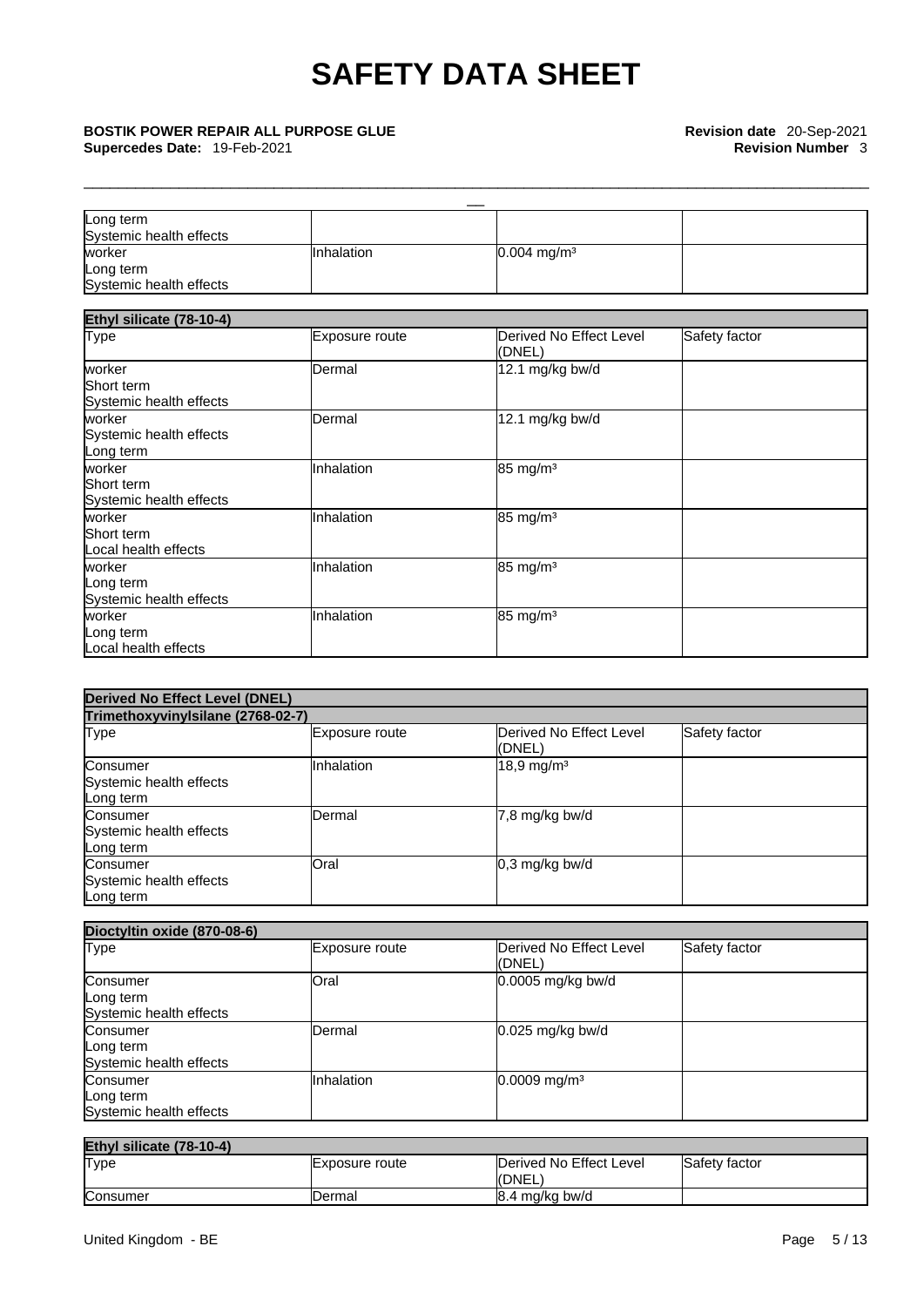\_\_\_\_\_\_\_\_\_\_\_\_\_\_\_\_\_\_\_\_\_\_\_\_\_\_\_\_\_\_\_\_\_\_\_\_\_\_\_\_\_\_\_\_\_\_\_\_\_\_\_\_\_\_\_\_\_\_\_\_\_\_\_\_\_\_\_\_\_\_\_\_\_\_\_\_\_\_\_\_\_\_\_\_\_\_\_\_\_\_\_

# \_\_ **BOSTIK POWER REPAIR ALL PURPOSE GLUE Revision date** 20-Sep-2021 **Supercedes Date:** 19-Feb-2021 **Revision Number** 3

| Short term<br>Systemic health effects             |            |                     |  |
|---------------------------------------------------|------------|---------------------|--|
| Consumer<br>Long term<br>Systemic health effects  | Dermal     | 8.4 mg/kg bw/d      |  |
| Consumer<br>Short term<br>Systemic health effects | Inhalation | $25 \text{ mg/m}^3$ |  |
| Consumer<br>Short term<br>Local health effects    | Inhalation | $25 \text{ mg/m}^3$ |  |
| Consumer<br>Long term<br>Systemic health effects  | Inhalation | $25 \text{ mg/m}^3$ |  |
| Consumer<br>Long term<br>Local health effects     | Inhalation | $25 \text{ mg/m}^3$ |  |

### **Predicted No Effect Concentration** No information available. **(PNEC)**

| <b>Predicted No Effect Concentration (PNEC)</b> |                                                            |
|-------------------------------------------------|------------------------------------------------------------|
| Trimethoxyvinylsilane (2768-02-7)               |                                                            |
| Environmental compartment                       | Predicted No Effect Concentration (PNEC)                   |
| Freshwater                                      | $0.34$ mg/                                                 |
| Marine water                                    | $0.034$ mg/l                                               |
| Microorganisms in sewage treatment              | 110 mg/l                                                   |
| Dioctyltin oxide (870-08-6)                     |                                                            |
| Environmental compartment                       | Predicted No Effect Concentration (PNEC)                   |
| Freshwater sediment                             | 0.02798 mg/kg dry weight                                   |
| Marine sediment                                 | 0.002798 mg/kg dry weight                                  |
| Microorganisms in sewage treatment              | $100$ mg/l                                                 |
| Ethyl silicate (78-10-4)                        |                                                            |
| Environmental compartment                       | Predicted No Effect Concentration (PNEC)                   |
| Freshwater                                      | $0.192$ mg/l                                               |
| Marine water                                    | 0.0192 mg/l                                                |
| Freshwater sediment                             | 0.18 mg/kg dry weight                                      |
| Marine sediment                                 | 0.018 mg/kg dry weight                                     |
| Soil                                            | $0.05$ mg/kg                                               |
| 8.2. Exposure controls                          |                                                            |
| <b>Engineering controls</b>                     | Ensure adequate ventilation, especially in confined areas. |

| Personal protective equipment |                                                                                                                                                                                                                                                                                                                                                                                                                                                |
|-------------------------------|------------------------------------------------------------------------------------------------------------------------------------------------------------------------------------------------------------------------------------------------------------------------------------------------------------------------------------------------------------------------------------------------------------------------------------------------|
| Eye/face protection           | Wear safety glasses with side shields (or goggles). Eye protection must conform to<br>standard EN 166.                                                                                                                                                                                                                                                                                                                                         |
| <b>Hand protection</b>        | Wear protective gloves. Gloves must conform to standard EN 374. Ensure that the<br>breakthrough time of the glove material is not exceeded. Refer to glove supplier for<br>information on breakthrough time for specific gloves. The breakthrough time of the<br>gloves depends on the material and the thickness as well as the temperature. Gloves<br>should be replaced regularly and if there is any sign of damage to the glove material. |

**Skin and body protection** None under normal use conditions. **Respiratory protection** In case of inadequate ventilation wear respiratory protection. Wear a respirator conforming to EN 140 with Type A/P2 filter or better. Ensure adequate ventilation, especially in confined areas. **Recommended filter type:** Organic gases and vapours filter conforming to EN 14387. White. Brown.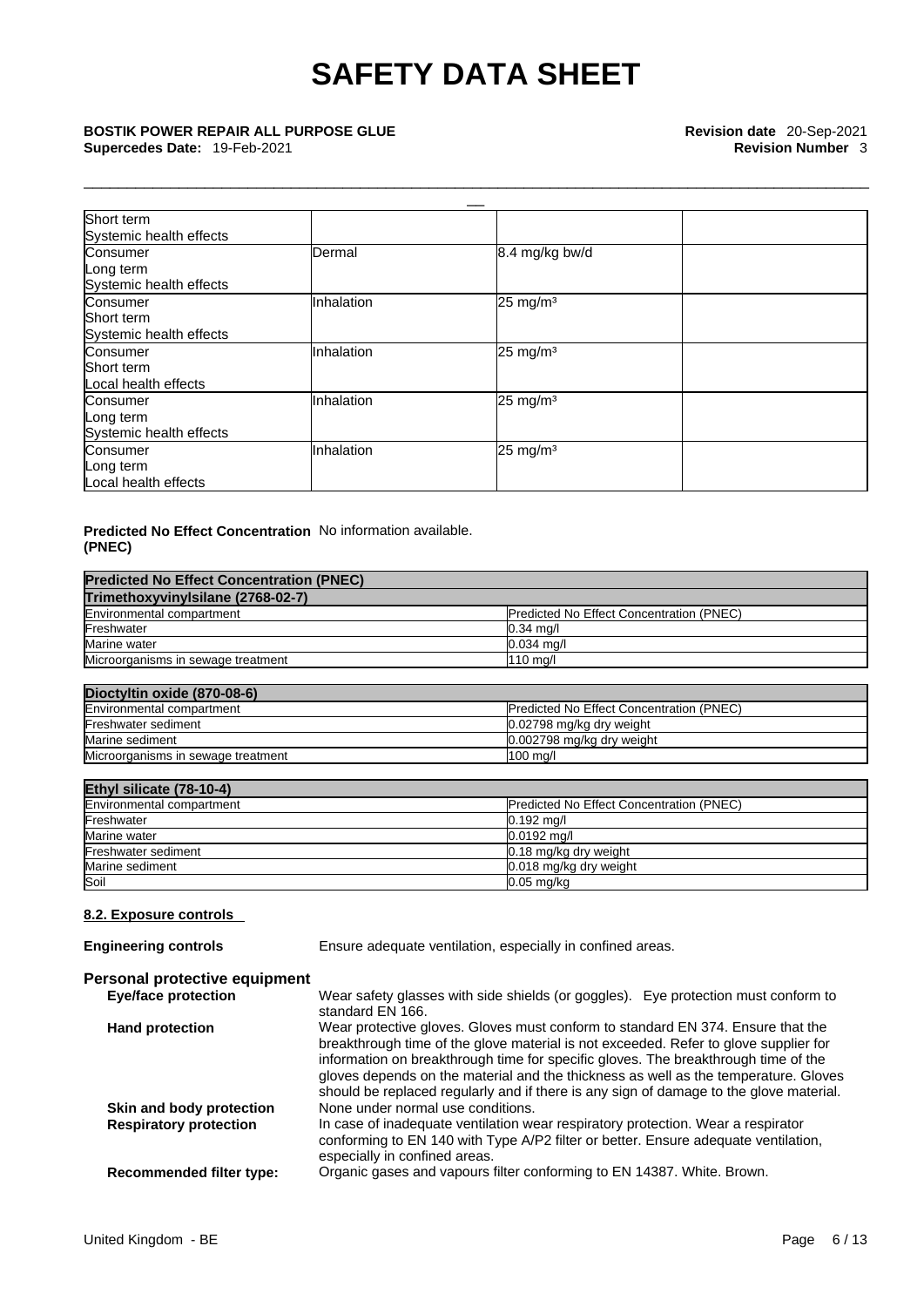\_\_\_\_\_\_\_\_\_\_\_\_\_\_\_\_\_\_\_\_\_\_\_\_\_\_\_\_\_\_\_\_\_\_\_\_\_\_\_\_\_\_\_\_\_\_\_\_\_\_\_\_\_\_\_\_\_\_\_\_\_\_\_\_\_\_\_\_\_\_\_\_\_\_\_\_\_\_\_\_\_\_\_\_\_\_\_\_\_\_\_

# \_\_ **BOSTIK POWER REPAIR ALL PURPOSE GLUE Revision date** 20-Sep-2021 **Supercedes Date:** 19-Feb-2021 **Revision Number** 3

**Environmental exposure controls** Do not allow uncontrolled discharge of product into the environment.

### **SECTION 9: Physical and chemical properties**

### **9.1. Information on basic physical and chemical properties**

| <b>Physical state</b><br>Appearance<br><b>Colour</b><br>Odour      | Liquid<br>Liquid<br>Colourless<br>No information available |                  |
|--------------------------------------------------------------------|------------------------------------------------------------|------------------|
| <b>Odour threshold</b>                                             | No information available                                   |                  |
| <b>Property</b>                                                    | <b>Values</b>                                              | Remarks • Method |
| рH                                                                 | No data available                                          |                  |
| pH (as aqueous solution)                                           | No data available                                          |                  |
| Melting point / freezing point                                     | No data available                                          |                  |
| Initial boiling point and boiling                                  | No data available                                          |                  |
| range                                                              |                                                            |                  |
| <b>Flash point</b>                                                 | > 100 °C                                                   | CC (closed cup)  |
| <b>Evaporation rate</b>                                            | No data available                                          |                  |
| <b>Flammability</b>                                                | Not applicable for liquids.                                |                  |
| <b>Flammability Limit in Air</b>                                   |                                                            |                  |
| Upper flammability or explosive No data available<br><b>limits</b> |                                                            |                  |
| Lower flammability or explosive No data available<br>limits        |                                                            |                  |
| Vapour pressure                                                    | No data available                                          |                  |
| <b>Relative vapour density</b>                                     | No data available                                          |                  |
| <b>Relative density</b>                                            |                                                            |                  |
| <b>Water solubility</b>                                            | Insoluble in water                                         |                  |
| Solubility(ies)                                                    | No data available                                          |                  |
| <b>Partition coefficient</b>                                       | No data available                                          |                  |
| <b>Autoignition temperature</b>                                    | No data available                                          |                  |
| <b>Decomposition temperature</b>                                   | No data available                                          |                  |
| <b>Kinematic viscosity</b>                                         | No data available                                          |                  |
| <b>Dynamic viscosity</b>                                           | No data available                                          |                  |
| <b>Explosive properties</b>                                        | No data available                                          |                  |
| <b>Oxidising properties</b>                                        | No data available                                          |                  |
| 9.2. Other information                                             |                                                            |                  |
| Solid content (%)<br><b>VOC Content (%)</b>                        | No information available                                   |                  |
| <b>Liquid Densitv</b>                                              | No data available                                          |                  |

### **SECTION 10: Stability and reactivity**

| 10.1. Reactivity                    |                                 |
|-------------------------------------|---------------------------------|
| <b>Reactivity</b>                   | Product cures with moisture.    |
| 10.2. Chemical stability            |                                 |
| <b>Stability</b>                    | Stable under normal conditions. |
| <b>Explosion data</b>               |                                 |
| Sensitivity to mechanical<br>impact | None.                           |
| Sensitivity to static discharge     | None.                           |
|                                     |                                 |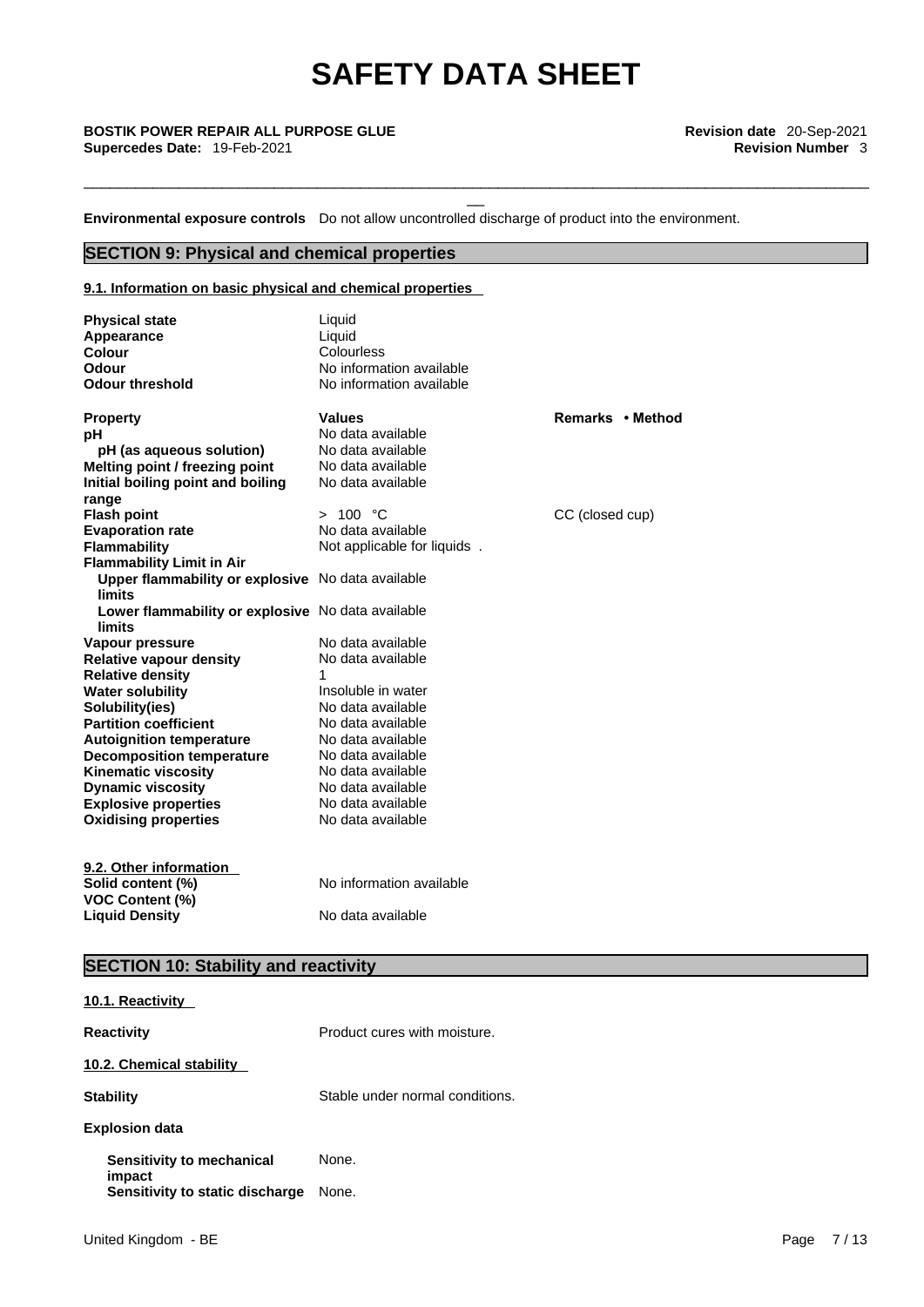\_\_\_\_\_\_\_\_\_\_\_\_\_\_\_\_\_\_\_\_\_\_\_\_\_\_\_\_\_\_\_\_\_\_\_\_\_\_\_\_\_\_\_\_\_\_\_\_\_\_\_\_\_\_\_\_\_\_\_\_\_\_\_\_\_\_\_\_\_\_\_\_\_\_\_\_\_\_\_\_\_\_\_\_\_\_\_\_\_\_\_

\_\_ **BOSTIK POWER REPAIR ALL PURPOSE GLUE Revision date** 20-Sep-2021 **Supercedes Date:** 19-Feb-2021 **Revision Number** 3

| 10.3. Possibility of hazardous reactions                         |                                                                                                                                                                |
|------------------------------------------------------------------|----------------------------------------------------------------------------------------------------------------------------------------------------------------|
| Possibility of hazardous reactions None under normal processing. |                                                                                                                                                                |
| 10.4. Conditions to avoid                                        |                                                                                                                                                                |
| <b>Conditions to avoid</b>                                       | Protect from moisture. Exposure to air or moisture over prolonged periods. Do not<br>freeze. Keep away from open flames, hot surfaces and sources of ignition. |
| 10.5. Incompatible materials                                     |                                                                                                                                                                |
| Incompatible materials                                           | None known based on information supplied.                                                                                                                      |
| 10.6. Hazardous decomposition products                           |                                                                                                                                                                |
| <b>Hazardous decomposition</b><br>products                       | None under normal use conditions. Small amounts of methanol (CAS 67-56-1) are<br>formed by hydrolysis and released upon curing.                                |
| <b>SECTION 11: Toxicological information</b>                     |                                                                                                                                                                |
| 11.1. Information on toxicological effects                       |                                                                                                                                                                |
| Information on likely routes of exposure                         |                                                                                                                                                                |
| <b>Product Information</b>                                       |                                                                                                                                                                |
| <b>Inhalation</b>                                                | Based on available data, the classification criteria are not met.                                                                                              |
| Eye contact                                                      | Based on available data, the classification criteria are not met.                                                                                              |
| <b>Skin contact</b>                                              | Based on available data, the classification criteria are not met. May cause sensitisation<br>in susceptible persons.                                           |
| Ingestion                                                        | Based on available data, the classification criteria are not met.                                                                                              |
|                                                                  | Symptoms related to the physical, chemical and toxicological characteristics                                                                                   |
| <b>Symptoms</b>                                                  | No information available.                                                                                                                                      |
|                                                                  |                                                                                                                                                                |

|                            | The following values are calculated based on chapter 3.1 of the GHS document |
|----------------------------|------------------------------------------------------------------------------|
| <b>ATEmix (oral)</b>       | 7,389.50 mg/kg                                                               |
| <b>ATEmix (dermal)</b>     | 5,478.60 mg/kg                                                               |
| ATEmix (inhalation-vapour) | 471.50 ma/l                                                                  |
|                            |                                                                              |

### **Component Information**

| Chemical name                                                     | Oral LD50                                    | Dermal LD50                               | Inhalation LC50                              |
|-------------------------------------------------------------------|----------------------------------------------|-------------------------------------------|----------------------------------------------|
| $ 3,3$ -[Methylenebis(oxymethyle]<br>ne)]bisheptane<br>22174-70-5 |                                              | $>$ 2000 mg/kg (Rat)                      |                                              |
| Trimethoxyvinylsilane<br>2768-02-7                                | LD50 = 7120 -7236 mg/kg<br>(Rattus) OECD 401 | $=$ 3540 mg/kg (Oryctolagus<br>cuniculus) | LC50 (4hr) 16.8 mg/l (Rattus)<br>OECD TG 403 |
| Dioctyltin oxide<br>870-08-6                                      | $=$ 2500 mg/kg (Rattus)                      | $LD50 > 2000$ mg/kg (Rattus)<br>OECD 402  |                                              |
| Ethyl silicate                                                    | $LD50 > 2500$ mg/kg (Rattus)                 | $= 5878$ mg/kg (Oryctolagus               | $(Rat)$ 4 h<br>$= 10$ mg/L                   |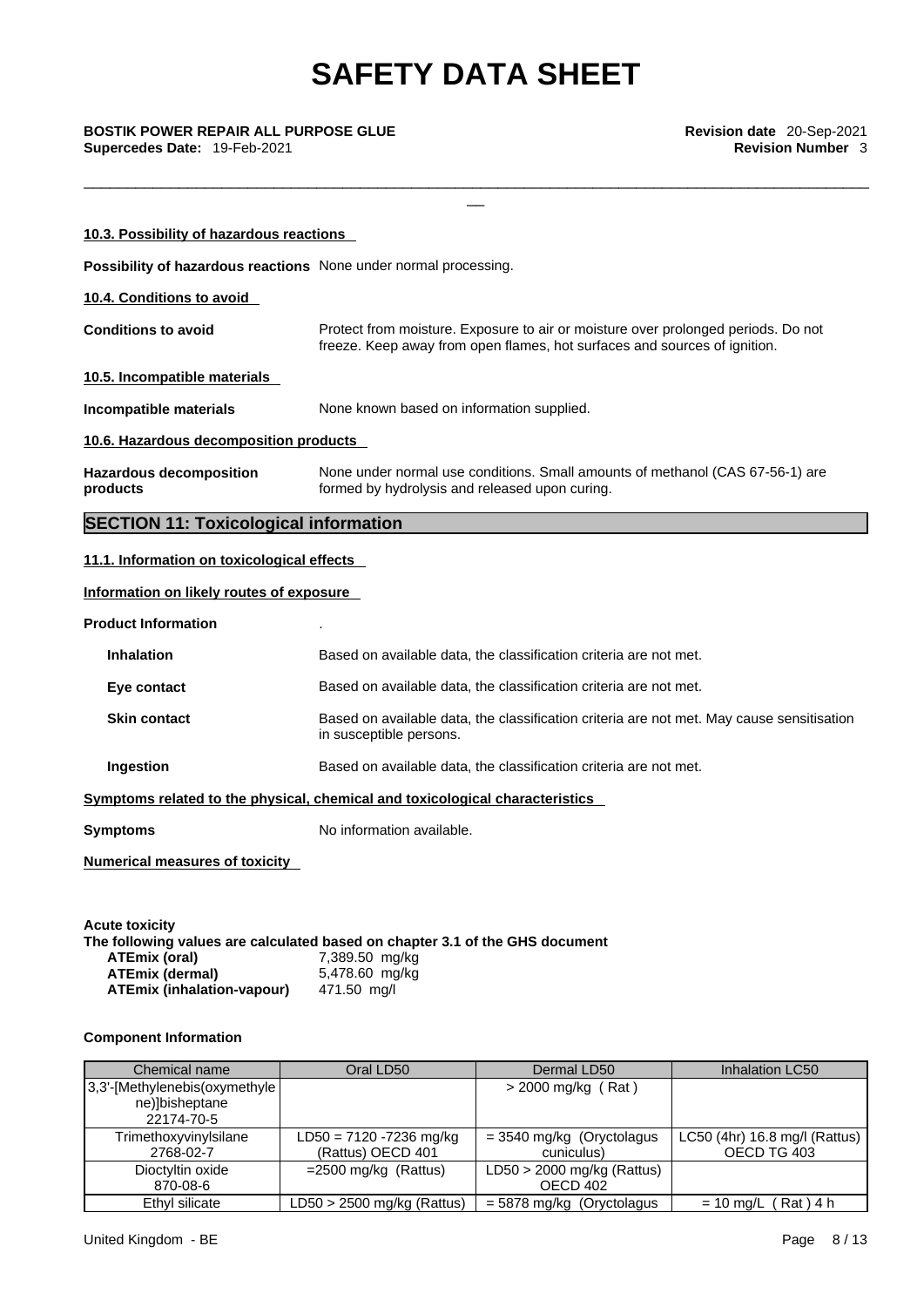\_\_\_\_\_\_\_\_\_\_\_\_\_\_\_\_\_\_\_\_\_\_\_\_\_\_\_\_\_\_\_\_\_\_\_\_\_\_\_\_\_\_\_\_\_\_\_\_\_\_\_\_\_\_\_\_\_\_\_\_\_\_\_\_\_\_\_\_\_\_\_\_\_\_\_\_\_\_\_\_\_\_\_\_\_\_\_\_\_\_\_

# \_\_ **BOSTIK POWER REPAIR ALL PURPOSE GLUE Revision date** 20-Sep-2021

| 78-10-4<br>OECD 423<br>cuniculus) = $6300 \mu L/kg$<br>> 16.8 mg/L (Rat) 4 h<br>(Oryctolagus cuniculus)<br>Based on available data, the classification criteria are not met.<br>OECD Test No. 406: Skin Sensitisation. No sensitisation responses were observed. No<br>classification is proposed, based on conclusive negative data. May cause sensitisation in<br>susceptible persons.<br>Species<br>Results<br>Exposure route<br>Guinea pig<br>No sensitisation responses<br>Dermal<br>were observed<br>Based on available data, the classification criteria are not met.<br>Based on available data, the classification criteria are not met.<br>Based on available data, the classification criteria are not met.<br>Based on available data, the classification criteria are not met.<br>Based on available data, the classification criteria are not met.<br>Based on available data, the classification criteria are not met.<br>No information available.<br>No information available. |                                  |  |  |
|-------------------------------------------------------------------------------------------------------------------------------------------------------------------------------------------------------------------------------------------------------------------------------------------------------------------------------------------------------------------------------------------------------------------------------------------------------------------------------------------------------------------------------------------------------------------------------------------------------------------------------------------------------------------------------------------------------------------------------------------------------------------------------------------------------------------------------------------------------------------------------------------------------------------------------------------------------------------------------------------------|----------------------------------|--|--|
| Delayed and immediate effects as well as chronic effects from short and long-term exposure<br>Serious eye damage/eye irritation Based on available data, the classification criteria are not met.<br>Respiratory or skin sensitisation<br>11.2. Information on other hazards<br>11.2.1. Endocrine disrupting properties<br><b>Endocrine disrupting properties</b><br>Other adverse effects<br><b>SECTION 12: Ecological information</b>                                                                                                                                                                                                                                                                                                                                                                                                                                                                                                                                                         |                                  |  |  |
|                                                                                                                                                                                                                                                                                                                                                                                                                                                                                                                                                                                                                                                                                                                                                                                                                                                                                                                                                                                                 |                                  |  |  |
|                                                                                                                                                                                                                                                                                                                                                                                                                                                                                                                                                                                                                                                                                                                                                                                                                                                                                                                                                                                                 | <b>Skin corrosion/irritation</b> |  |  |
|                                                                                                                                                                                                                                                                                                                                                                                                                                                                                                                                                                                                                                                                                                                                                                                                                                                                                                                                                                                                 |                                  |  |  |
|                                                                                                                                                                                                                                                                                                                                                                                                                                                                                                                                                                                                                                                                                                                                                                                                                                                                                                                                                                                                 |                                  |  |  |
|                                                                                                                                                                                                                                                                                                                                                                                                                                                                                                                                                                                                                                                                                                                                                                                                                                                                                                                                                                                                 | <b>Product Information</b>       |  |  |
|                                                                                                                                                                                                                                                                                                                                                                                                                                                                                                                                                                                                                                                                                                                                                                                                                                                                                                                                                                                                 | Method                           |  |  |
|                                                                                                                                                                                                                                                                                                                                                                                                                                                                                                                                                                                                                                                                                                                                                                                                                                                                                                                                                                                                 | OECD Test No. 406: Skin          |  |  |
|                                                                                                                                                                                                                                                                                                                                                                                                                                                                                                                                                                                                                                                                                                                                                                                                                                                                                                                                                                                                 | Sensitisation                    |  |  |
|                                                                                                                                                                                                                                                                                                                                                                                                                                                                                                                                                                                                                                                                                                                                                                                                                                                                                                                                                                                                 | <b>Germ cell mutagenicity</b>    |  |  |
|                                                                                                                                                                                                                                                                                                                                                                                                                                                                                                                                                                                                                                                                                                                                                                                                                                                                                                                                                                                                 | Carcinogenicity                  |  |  |
|                                                                                                                                                                                                                                                                                                                                                                                                                                                                                                                                                                                                                                                                                                                                                                                                                                                                                                                                                                                                 | <b>Reproductive toxicity</b>     |  |  |
|                                                                                                                                                                                                                                                                                                                                                                                                                                                                                                                                                                                                                                                                                                                                                                                                                                                                                                                                                                                                 | <b>STOT - single exposure</b>    |  |  |
|                                                                                                                                                                                                                                                                                                                                                                                                                                                                                                                                                                                                                                                                                                                                                                                                                                                                                                                                                                                                 | <b>STOT - repeated exposure</b>  |  |  |
|                                                                                                                                                                                                                                                                                                                                                                                                                                                                                                                                                                                                                                                                                                                                                                                                                                                                                                                                                                                                 | <b>Aspiration hazard</b>         |  |  |
|                                                                                                                                                                                                                                                                                                                                                                                                                                                                                                                                                                                                                                                                                                                                                                                                                                                                                                                                                                                                 |                                  |  |  |
|                                                                                                                                                                                                                                                                                                                                                                                                                                                                                                                                                                                                                                                                                                                                                                                                                                                                                                                                                                                                 |                                  |  |  |
|                                                                                                                                                                                                                                                                                                                                                                                                                                                                                                                                                                                                                                                                                                                                                                                                                                                                                                                                                                                                 |                                  |  |  |
|                                                                                                                                                                                                                                                                                                                                                                                                                                                                                                                                                                                                                                                                                                                                                                                                                                                                                                                                                                                                 | 11.2.2. Other information        |  |  |
|                                                                                                                                                                                                                                                                                                                                                                                                                                                                                                                                                                                                                                                                                                                                                                                                                                                                                                                                                                                                 |                                  |  |  |
|                                                                                                                                                                                                                                                                                                                                                                                                                                                                                                                                                                                                                                                                                                                                                                                                                                                                                                                                                                                                 |                                  |  |  |

### **12.1. Toxicity**

### **Ecotoxicity**

| Chemical name         | Algae/aguatic<br>plants | Fish          | ⊺oxicit∨ to<br>I microorganisms I | Crustacea  | M-Factor | M-Factor<br>(Iona-term) |
|-----------------------|-------------------------|---------------|-----------------------------------|------------|----------|-------------------------|
| TrimethoxyvinvIsilane | (72h)<br>EC 50          | (96h)<br>LC50 |                                   | EC50(48hr) |          |                         |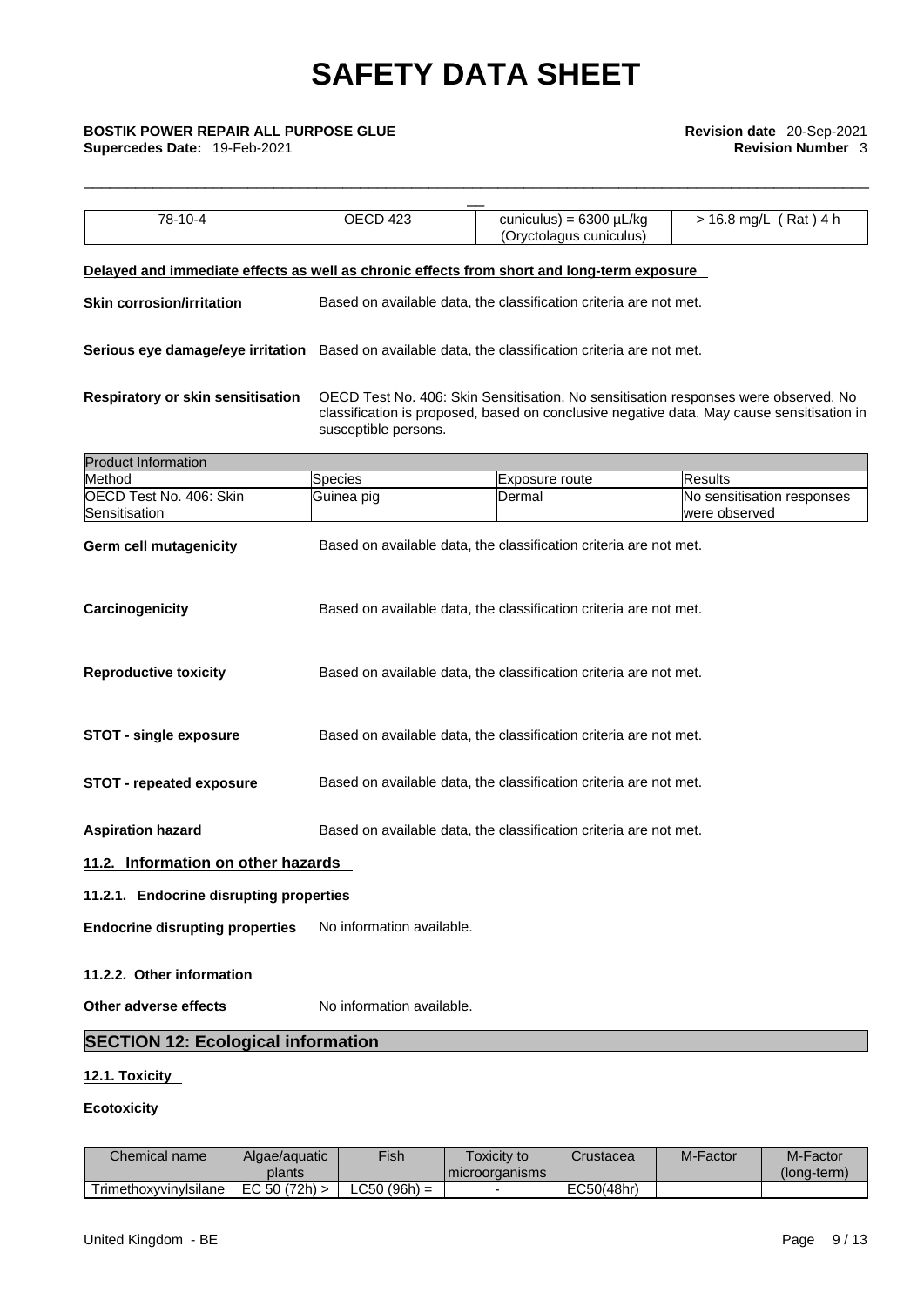\_\_\_\_\_\_\_\_\_\_\_\_\_\_\_\_\_\_\_\_\_\_\_\_\_\_\_\_\_\_\_\_\_\_\_\_\_\_\_\_\_\_\_\_\_\_\_\_\_\_\_\_\_\_\_\_\_\_\_\_\_\_\_\_\_\_\_\_\_\_\_\_\_\_\_\_\_\_\_\_\_\_\_\_\_\_\_\_\_\_\_

# \_\_ **BOSTIK POWER REPAIR ALL PURPOSE GLUE Revision date** 20-Sep-2021 **Supercedes Date:** 19-Feb-2021 **Revision Number** 3

| 2768-02-7        | 957 mg/l            | 191 mg/l                     | 168.7mg/l             |  |
|------------------|---------------------|------------------------------|-----------------------|--|
|                  |                     | Desmodesmus   (Oncorhynchus) | (Daphnia              |  |
|                  | subspicatus)        | mykiss)                      | magna)                |  |
|                  | EU Method C.3       |                              |                       |  |
| Dioctyltin oxide | EC50 (3hr)          | LC50 (96hr)                  | EC50 (48Hr)           |  |
| 870-08-6         | $>1.000$ mg/l       | $>0.09$ mg/l                 | $>0.21$ mg/l          |  |
|                  | (bacteria)          | (Brachydanio                 | (Daphnia magna        |  |
|                  | (Activated          | rerio (zebra))               | (Dappnia              |  |
|                  | Sludge,             | (Acute Toxicity              | magna))               |  |
|                  | Respiration         | Test)                        | (Daphnia sp.          |  |
|                  | Inhibition Test)    |                              | Acute                 |  |
|                  |                     |                              | <b>Immobilisation</b> |  |
|                  |                     |                              | Test)                 |  |
| Ethyl silicate   | EC 50 (72h)         | LC50 (96h)>                  |                       |  |
| 78-10-4          | 100 mg/L            | 245 mg/L (Danio              |                       |  |
|                  | Pseudokirchner      | rerio)<br>EU                 |                       |  |
|                  | iella               | Method C.1                   |                       |  |
|                  | subcapitata)        |                              |                       |  |
|                  | OECD <sub>201</sub> |                              |                       |  |

### **12.2. Persistence and degradability**

**Persistence and degradability** No information available.

| <b>Component Information</b><br>Trimethoxyvinylsilane (2768-02-7) |         |             |                  |
|-------------------------------------------------------------------|---------|-------------|------------------|
|                                                                   |         |             | <b>Method</b>    |
| OECD Test No. 301F: Ready                                         | 28 days | <b>IBOD</b> | 51 % Not readily |
| Biodegradability: Manometric                                      |         |             | biodegradable    |
| Respirometry Test (TG 301 F)                                      |         |             |                  |

| Dioctyltin oxide (870-08-6)  |                       |                        |                             |
|------------------------------|-----------------------|------------------------|-----------------------------|
| <b>Method</b>                | <b>IExposure time</b> | <b>Value</b>           | <b>Results</b>              |
| OECD Test No. 301F: Ready    | l755 hours            | <b>Ibiodegradation</b> | Not readily biodegradable 2 |
| Biodegradability: Manometric |                       |                        |                             |
| Respirometry Test (TG 301 F) |                       |                        |                             |

### **12.3. Bioaccumulative potential**

**Bioaccumulation** There is no data for this product.

### **Component Information**

| Chemical name                      | <b>Partition coefficient</b> | Bioconcentration factor (BCF) |
|------------------------------------|------------------------------|-------------------------------|
| Trimethoxyvinylsilane<br>2768-02-7 |                              |                               |
| Dioctyltin oxide<br>870-08-6       |                              | 0.5                           |
| Ethyl silicate<br>78-10-4          | 3.18                         |                               |

### **12.4. Mobility in soil**

**Mobility in soil** No information available.

### **12.5. Results of PBT and vPvB assessment**

**PBT and vPvB assessment** The product does not contain any substance(s) classified as PBT or vPvB.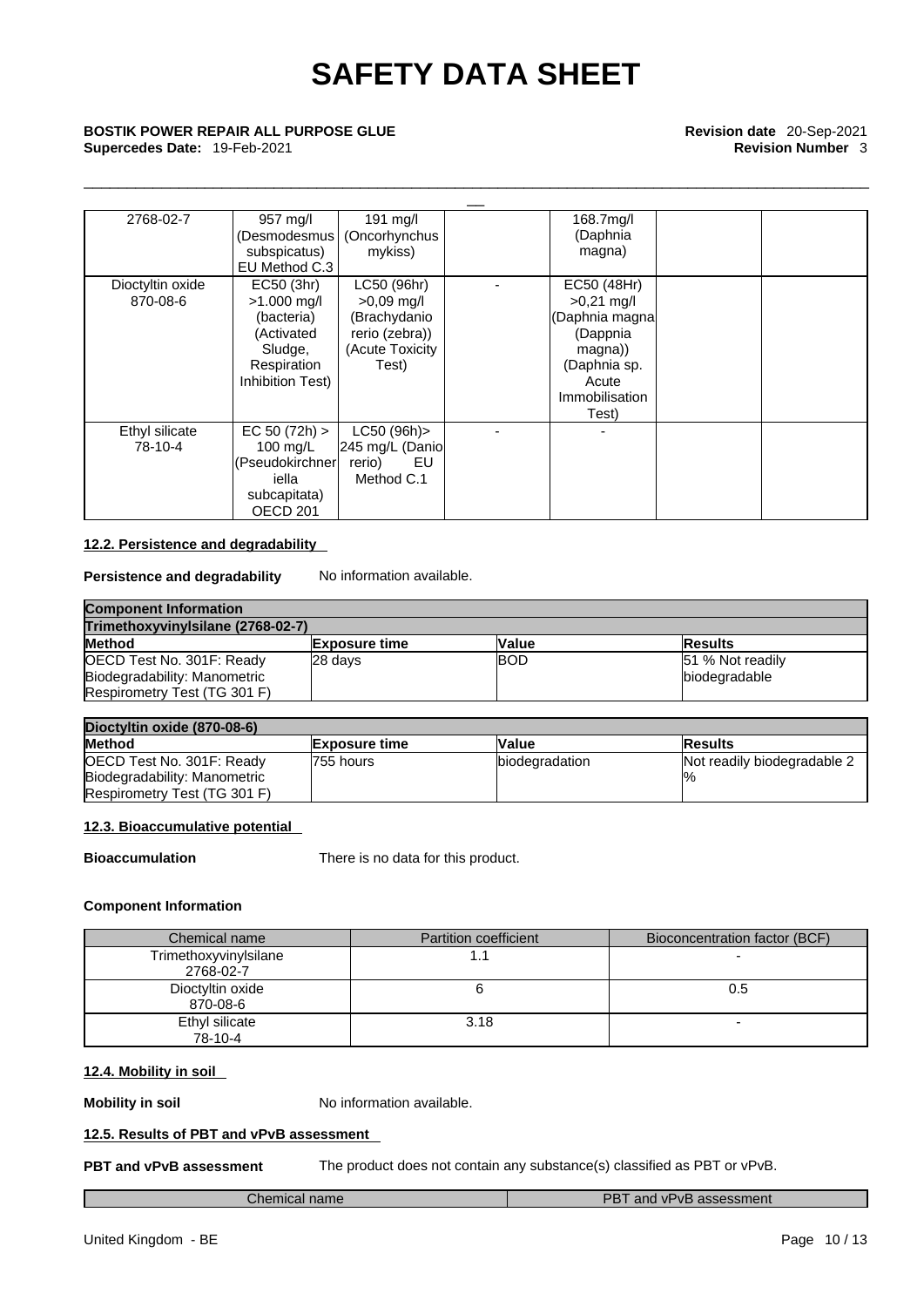# \_\_ **BOSTIK POWER REPAIR ALL PURPOSE GLUE Revision date** 20-Sep-2021

| 3,3'-[Methylenebis(oxymethylene)]bisheptane<br>22174-70-5 | The substance is not PBT / vPvB |
|-----------------------------------------------------------|---------------------------------|
| Trimethoxyvinylsilane<br>2768-02-7                        | The substance is not PBT / vPvB |
| Dioctyltin oxide<br>870-08-6                              | The substance is not PBT / vPvB |
| Ethyl silicate                                            | The substance is not PBT / vPvB |
| 78-10-4                                                   | PBT assessment does not apply   |

\_\_\_\_\_\_\_\_\_\_\_\_\_\_\_\_\_\_\_\_\_\_\_\_\_\_\_\_\_\_\_\_\_\_\_\_\_\_\_\_\_\_\_\_\_\_\_\_\_\_\_\_\_\_\_\_\_\_\_\_\_\_\_\_\_\_\_\_\_\_\_\_\_\_\_\_\_\_\_\_\_\_\_\_\_\_\_\_\_\_\_

### **12.6. Other adverse effects**

**Other adverse effects** No information available.

### **SECTION 13: Disposal considerations**

### **13.1. Waste treatment methods**

| Waste from residues/unused<br>products                     | Uncured product should be disposed of as hazardous waste. Dispose of<br>contents/container in accordance with local, regional, national, and international<br>regulations as applicable.                                                                                                                                                    |
|------------------------------------------------------------|---------------------------------------------------------------------------------------------------------------------------------------------------------------------------------------------------------------------------------------------------------------------------------------------------------------------------------------------|
| <b>Contaminated packaging</b>                              | Handle contaminated packages in the same way as the product itself.                                                                                                                                                                                                                                                                         |
| Waste codes / waste designations<br>according to EWC / AVV | 15 01 10*: Packaging containing residues of or contaminated by dangerous substances.<br>16 03 03* inorganic wastes containing hazardous substances. 16 05 05 gases in<br>pressure containers other than those mentioned in 16 05 04. Waste codes should be<br>assigned by the user based on the application for which the product was used. |
| <b>European Waste Catalogue</b>                            | 08 04 10 waste adhesives and sealants other than those mentioned in 08 04 09                                                                                                                                                                                                                                                                |
| <b>Other information</b>                                   | Waste codes should be assigned by the user based on the application for which the<br>product was used.                                                                                                                                                                                                                                      |

### **SECTION 14: Transport information**

| Note:                                                                                                                                                                                                         | Keep from freezing.                                                                                                                                                         |
|---------------------------------------------------------------------------------------------------------------------------------------------------------------------------------------------------------------|-----------------------------------------------------------------------------------------------------------------------------------------------------------------------------|
| Land transport (ADR/RID)<br>14.1 UN number or ID number<br>14.2 Proper Shipping Name<br>14.3 Transport hazard class(es)<br>14.4 Packing group<br>14.5 Environmental hazards<br><b>14.6 Special Provisions</b> | Not regulated<br>Not regulated<br>Not regulated<br>Not regulated<br>Not applicable<br>None                                                                                  |
| <b>IMDG</b><br>14.1 UN number or ID number<br>14.2 Proper Shipping Name<br>14.3 Transport hazard class(es)<br>14.4 Packing group<br>14.5 Marine pollutant<br><b>14.6 Special Provisions</b>                   | Not regulated<br>Not regulated<br>Not regulated<br>Not regulated<br>ΝP<br>None<br>14.7 Transport in bulk according to Annex II of MARPOL and the IBC Code<br>Not applicable |
|                                                                                                                                                                                                               |                                                                                                                                                                             |

| Air transport (ICAO-11/IATA-DGR) |               |
|----------------------------------|---------------|
| 14.1 UN number or ID number      | Not regulated |
| 14.2 Proper Shipping Name        | Not regulated |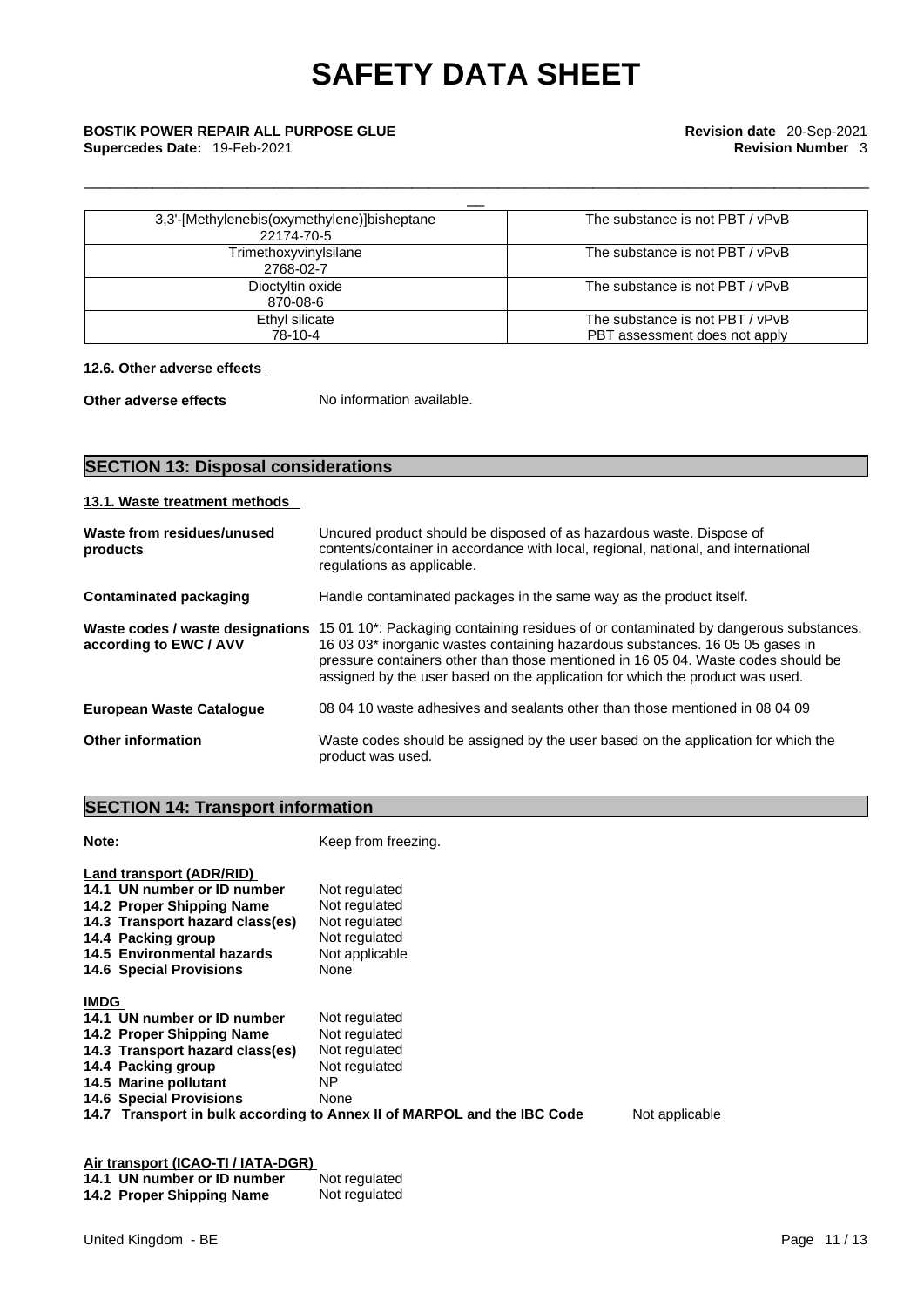\_\_\_\_\_\_\_\_\_\_\_\_\_\_\_\_\_\_\_\_\_\_\_\_\_\_\_\_\_\_\_\_\_\_\_\_\_\_\_\_\_\_\_\_\_\_\_\_\_\_\_\_\_\_\_\_\_\_\_\_\_\_\_\_\_\_\_\_\_\_\_\_\_\_\_\_\_\_\_\_\_\_\_\_\_\_\_\_\_\_\_

\_\_ **BOSTIK POWER REPAIR ALL PURPOSE GLUE Revision date** 20-Sep-2021 **Supercedes Date:** 19-Feb-2021 **Revision Number** 3

| 14.3 Transport hazard class(es) | Not regulated  |
|---------------------------------|----------------|
| 14.4 Packing group              | Not regulated  |
| 14.5 Environmental hazards      | Not applicable |
| <b>14.6 Special Provisions</b>  | None           |

### **Section 15: REGULATORY INFORMATION**

### **15.1. Safety, health and environmental regulations/legislation specific for the substance or mixture**

#### **European Union**

Take note of Directive 98/24/EC on the protection of the health and safety of workers from the risks related to chemical agents at work

Check whether measures in accordance with Directive 94/33/EC for the protection of young people at work must be taken.

Take note of Directive 92/85/EC on the protection of pregnant and breastfeeding women at work

### **Registration, Evaluation, Authorization, and Restriction of Chemicals (REACh) Regulation (EC 1907/2006)**

#### **SVHC: Substances of Very High Concern for Authorisation:**

This product does not contain candidate substances of very high concern at a concentration >=0.1% (Regulation (EC) No. 1907/2006 (REACH), Article 59)

### **EU-REACH (1907/2006) - Annex XVII - Substances subject to Restriction**

This product contains one or more substance(s) subject to restriction (Regulation (EC) No. 1907/2006 (REACH), Annex XVII).

| Chemical name    | <b>CAS No</b> | Restricted substance per REACH<br><b>Annex XVII</b> |
|------------------|---------------|-----------------------------------------------------|
| Dioctyltin oxide | 870-08-6      | $\sim$<br>∠∪                                        |

### **Substance subject to authorisation per REACH Annex XIV**

This product does not contain substances subject to authorisation (Regulation (EC) No. 1907/2006 (REACH), Annex XIV)

### **Export Notification requirements**

This product contains substances which are regulated pursuant to Regulation (EC) No. 649/2012 of the European parliament and of the council concerning the export and import of dangerous chemicals

| $\cap$ hemical name $\circ$ | U European Export/Import Restrictions per (EC) 689/2008 -<br><b>Annex</b><br>Number |
|-----------------------------|-------------------------------------------------------------------------------------|
| Dioctyltin oxide            |                                                                                     |

**Ozone-depleting substances (ODS) regulation (EC) 1005/2009** Not applicable

#### **Persistent Organic Pollutants**

Not applicable

### **National regulations**

### **15.2. Chemical safety assessment**

Chemical Safety Assessments have been carried out by the Reach registrants for substances registered at >10 tpa. No